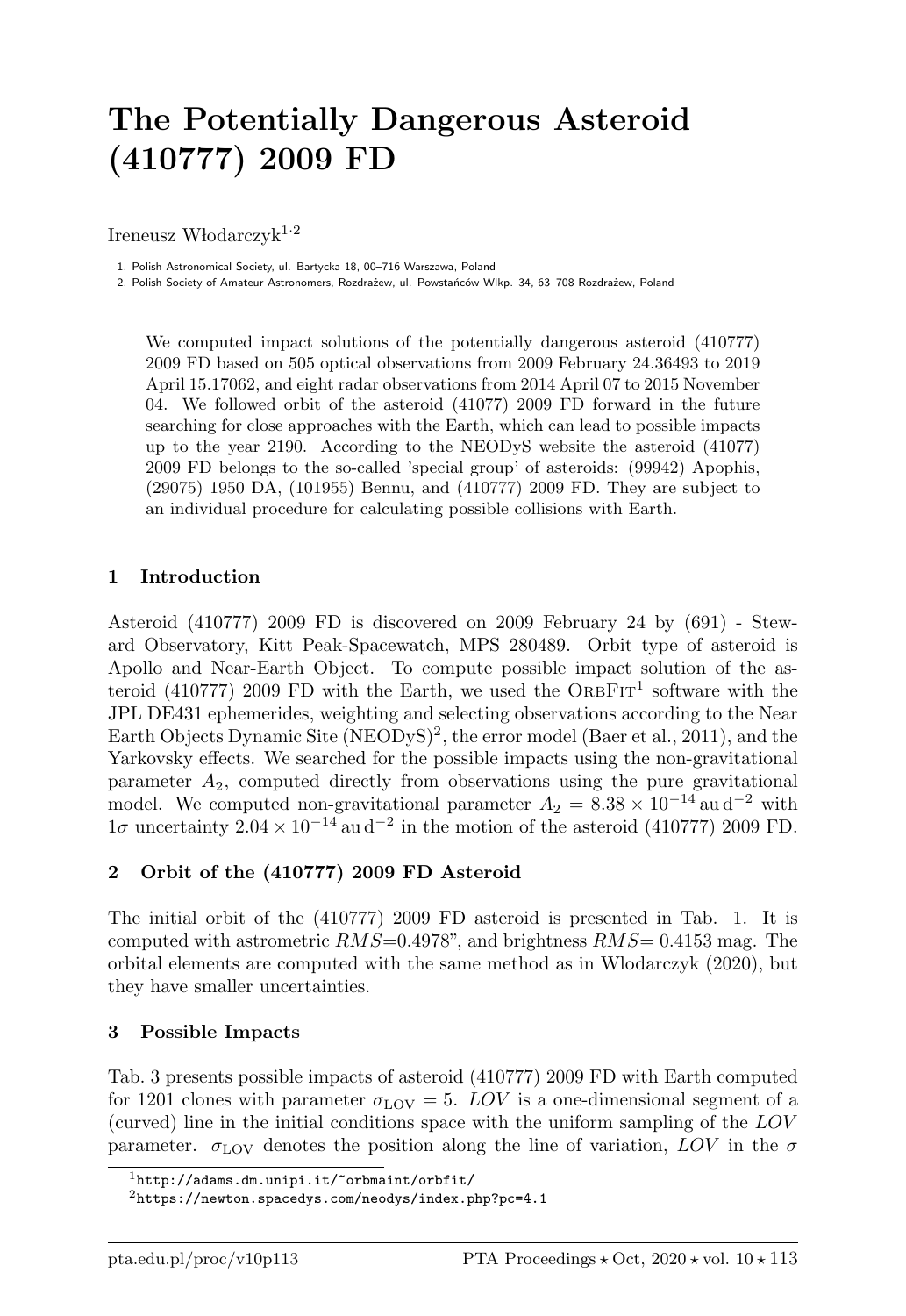Tab. 1: Initial nominal keplerian orbital elements of the (41077) 2009 FD asteroid. The angles  $\omega$ ,  $\Omega$ , and *i* refer to Equinox J2000.0. Epoch: 2019 October 9=JD2458400.5 TDB. Orbital elements are computed with the non-gravitational parameter  $A_2$ .

| $\boldsymbol{a}$                                     | е                     |                        |                       | $\omega$               | М                      |  |  |  |
|------------------------------------------------------|-----------------------|------------------------|-----------------------|------------------------|------------------------|--|--|--|
| (au'                                                 |                       | $(\deg)$               | $(\deg)$              | $(\deg)$               | $(\deg)$               |  |  |  |
| (410777) 2009 FD                                     |                       |                        |                       |                        |                        |  |  |  |
| 1.1637696055                                         | 0.49295201645         | 3.127694319            | 9.354562527           | 281.469427337          | 169.60748084           |  |  |  |
| $6.77 \times 10^{-9}$                                | $9.06 \times 10^{-9}$ | $1.712 \times 10^{-6}$ | $8.59 \times 10^{-6}$ | $8.350 \times 10^{-6}$ | $6.037 \times 10^{-6}$ |  |  |  |
| $A_2=(8.38\pm2.04)\times10^{-14}$ au d <sup>-2</sup> |                       |                        |                       |                        |                        |  |  |  |

Tab. 2: Impact Table. The asteroid (410777) 2009 FD. The DE431 version of JPL's planetary ephemerides, 16 perturbing asteroids and Pluto;  $A_2 = (8.38 \pm 2.04) \times 10^{-14}$ au d<sup>-2</sup>;  $\sigma_{\text{LOV}} = 5$  and 1201 Virtual Asteroids.

| Author     | Date, UTC      |          | Impact      | exp. energy | PS      |
|------------|----------------|----------|-------------|-------------|---------|
|            |                | LOV      | probability | ΜТ          |         |
| <b>Now</b> | 2190/03/30.077 | $-4.388$ | 3.07E-08    | $4.40E-06$  | $-6.50$ |

space. Values of  $\sigma$  are here in the interval (-5,5). Hence  $\sigma$  can be negative. We searched for impacts using the LOV method (hereafter LOV1) as is presented in Milani et al. (2005a) and Milani et al. (2005b), and we computed the probability of Earth impact and Palermo Scale  $(PS)$ . We searched for possible impacts until 2200.

We searched also for impacts according to the another LOV method (hereafter, LOV2) described in Wlodarczyk (2019). It is difficult to compute impacts using this method, and in the case of asteroid (410777) 2009 FD we could not find them.

Using the LOV1 method we computed only one possible impact in 2190 with probability about  $3.07 \times 10^{-8}$ . There are presented similar possible impact dates at the NEODyS-2<sup>3</sup>, the JPL NASA Sentry: Earth Impact Monitoring<sup>4</sup> website and in Del Vigna et al. (2019) where they used the  $4-\sigma$  of LOV1. We used extended  $\sigma$  of LOV1 to 5. Also table of risk for asteroid of (410777) 2009 FD computed using different starting orbital elements and different Solar System models are earlier published, e.g., in Spoto et al. (2014), Wlodarczyk (2015a), and Wlodarczyk (2015b).

According to the JPL Small-Body Database Browser the absolute brightness of  $(410777)$  2009 FD, H is 22.10 mag, and the diameter is equal to 472 m.

To compute the orbit of the asteroid and ephemerides for different dynamical cases we used the freely available ORBFIT software v.5.0. This new version includes the new error model based on Baer et al. (2011). In all computations, we follow the same method of the weighting and selection of observations as the NEODyS website (Milani et al., 2005a,b) and Wlodarczyk (2015a). We used the JPL DE431 ephemerides and additionally 16 perturbing asteroids and Pluto according to Farnocchia et al. (2013).

 $^3$ https://newton.spacedys.com/neodys/index.php?pc=1.1.2&n=410777

<sup>4</sup>https://cneos.jpl.nasa.gov/sentry/details.html#?des=410777